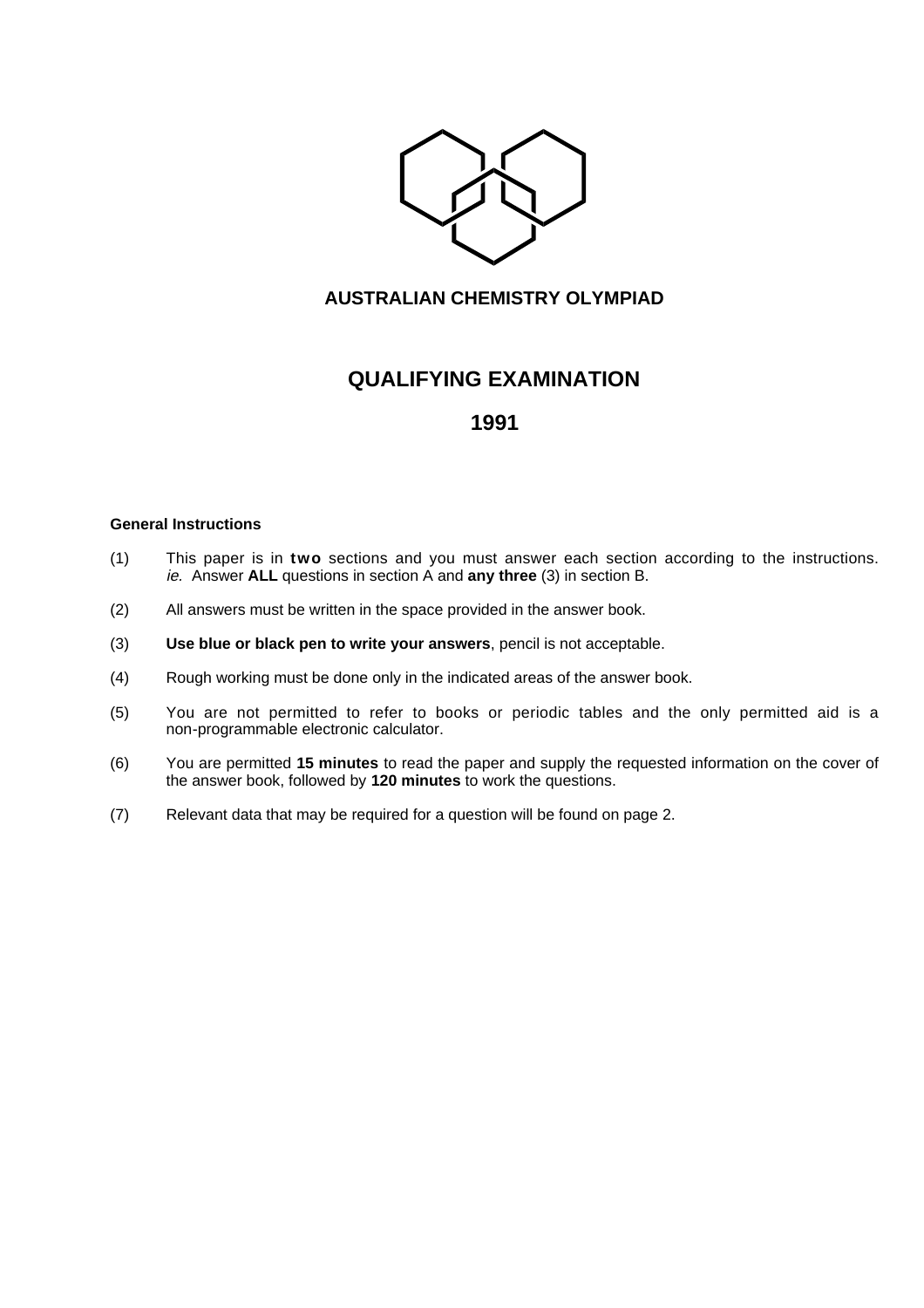|                                         |                                                                                                        | <b>DATA</b>                                          |                               |                                           |                             |                                           |
|-----------------------------------------|--------------------------------------------------------------------------------------------------------|------------------------------------------------------|-------------------------------|-------------------------------------------|-----------------------------|-------------------------------------------|
| Avogadro constant                       |                                                                                                        | 6 x 10 <sup>23</sup> mol <sup>-1</sup>               |                               |                                           |                             |                                           |
| 1 faraday                               | 96,486 coulombs                                                                                        |                                                      |                               |                                           |                             |                                           |
| 1 coulomb                               | 1 amp sec                                                                                              |                                                      |                               |                                           |                             |                                           |
| Universal gas constant (R)              | 8.314 J $K^{-1}$ mol <sup>-1</sup><br>8.206 x 10 <sup>-2</sup> L atm K <sup>-1</sup> mol <sup>-1</sup> |                                                      |                               |                                           |                             |                                           |
| Standard temperature and pressure (STP) | $0^{\circ}$ C and 101 3 kPa<br>$0^{\circ}$ C and 1 atm                                                 |                                                      |                               |                                           |                             |                                           |
| Molar volume of ideal gas at STP        | 22.4L                                                                                                  |                                                      |                               |                                           |                             |                                           |
| Relative atomic masses:                 | С<br>O<br>Br<br>Hg<br>As                                                                               | 12.01<br>126.90<br>16.00<br>79.90<br>200.59<br>74.92 | H.<br>CI –<br>Cr<br>S.<br>Pb. | 1.008<br>35.45<br>52.00<br>32.06<br>207.2 | N.<br>K.<br>Cu<br>V.<br>Mn. | 14.01<br>39.10<br>63.55<br>50.94<br>54.94 |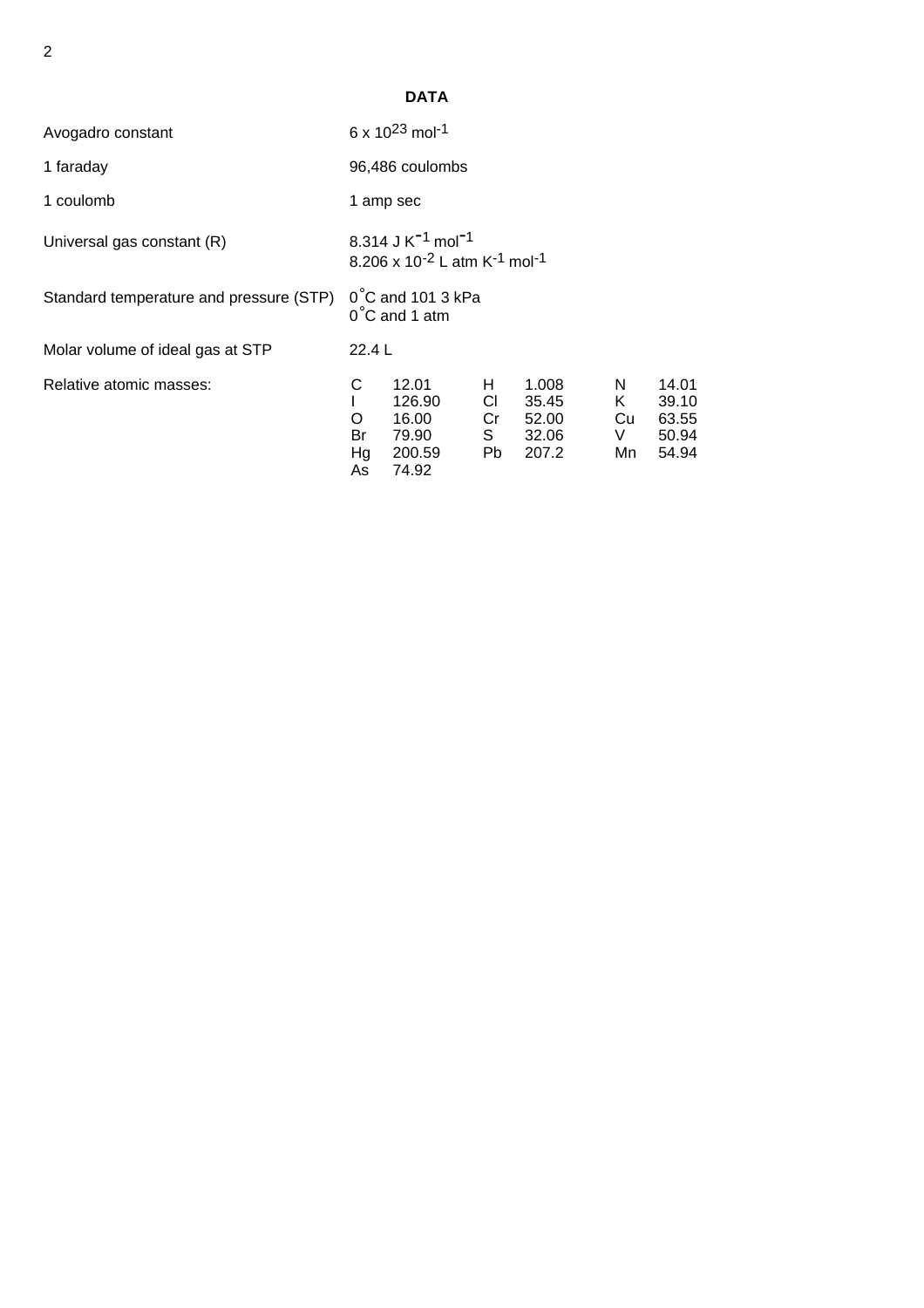#### **SECTION A**

It is intended that candidates devote not more than **30 minutes to this section.** Answer **ALL** fifteen (15) questions in this section. Only one choice is allowed per question and this should be made by clearly crossing the chosen answer box in **the answer book.** If you make a mistake, **correct it clearly** so that the examiners can read your answer.

- **Q1** In an experiment to determine the formula of a non-metallic bromide of known relative molecular mass, 0.1 mole of the bromide was dissolved in 500 mL of water, 50 mL of this solution reacted exactly with 300 mL of 0.1 M AgNO<sub>3</sub>(ag). If the other element present is denoted by the letter Z, the most probable formula for the bromide is
	- $A$   $Z_3Br$
	- $BZ_2Br_6$
	- **C** ZBr
	- $D$  ZBr<sub>3</sub>
	- **E** ZBr<sub>6</sub>
- **Q2** Iodobenzene (C<sub>6</sub>H<sub>5</sub>I) is prepared from aniline (C<sub>6</sub>H<sub>5</sub>NH<sub>2</sub>) in a two step process as shown below

$$
C_6H_5NH_2 + HNO_2 + HCl \longrightarrow C_6H_5N_2^+Cl^- + 2H_2O
$$

$$
C_6H_5N_2^{\dagger}Cl^{\dagger} + Kl \longrightarrow C_6H_5I + N_2 + KCl
$$

In an actual preparation 9.30 g of aniline was converted to 16.32 g of iodobenzene. The percentage yield of iodobenzene is

- **A** 8%
- **B** 50%
- **C** 75%
- **D** 80%
- **E** 100%
- **Q3** The following substances have approximately the same relative molecular mass. Which is likely to have the highest boiling point?
	- **A** CH<sub>3</sub>CH<sub>2</sub>CH<sub>2</sub>CH<sub>2</sub>CH<sub>3</sub>
	- $B$  C<sub>2</sub>H<sub>5</sub>OC<sub>2</sub>H<sub>5</sub>
	- **C** CH3CH2CH2SH
	- **D**  $(CH_3)_2NC_2H_5$
	- **E** CH<sub>3</sub>CH<sub>2</sub>CH<sub>2</sub>CH<sub>2</sub>OH
- **Q4** If a certain metal chloride is added to cold water, the solution becomes very hot and may even boil. This solution is found to conduct electricity.

Which of the following is most likely to be responsible for the evolution of the heat?

- **A** Dissociation
- **B** Sublimation
- **C** Hydration
- **D** Ionisation
- **E** Ionisation and dissociation together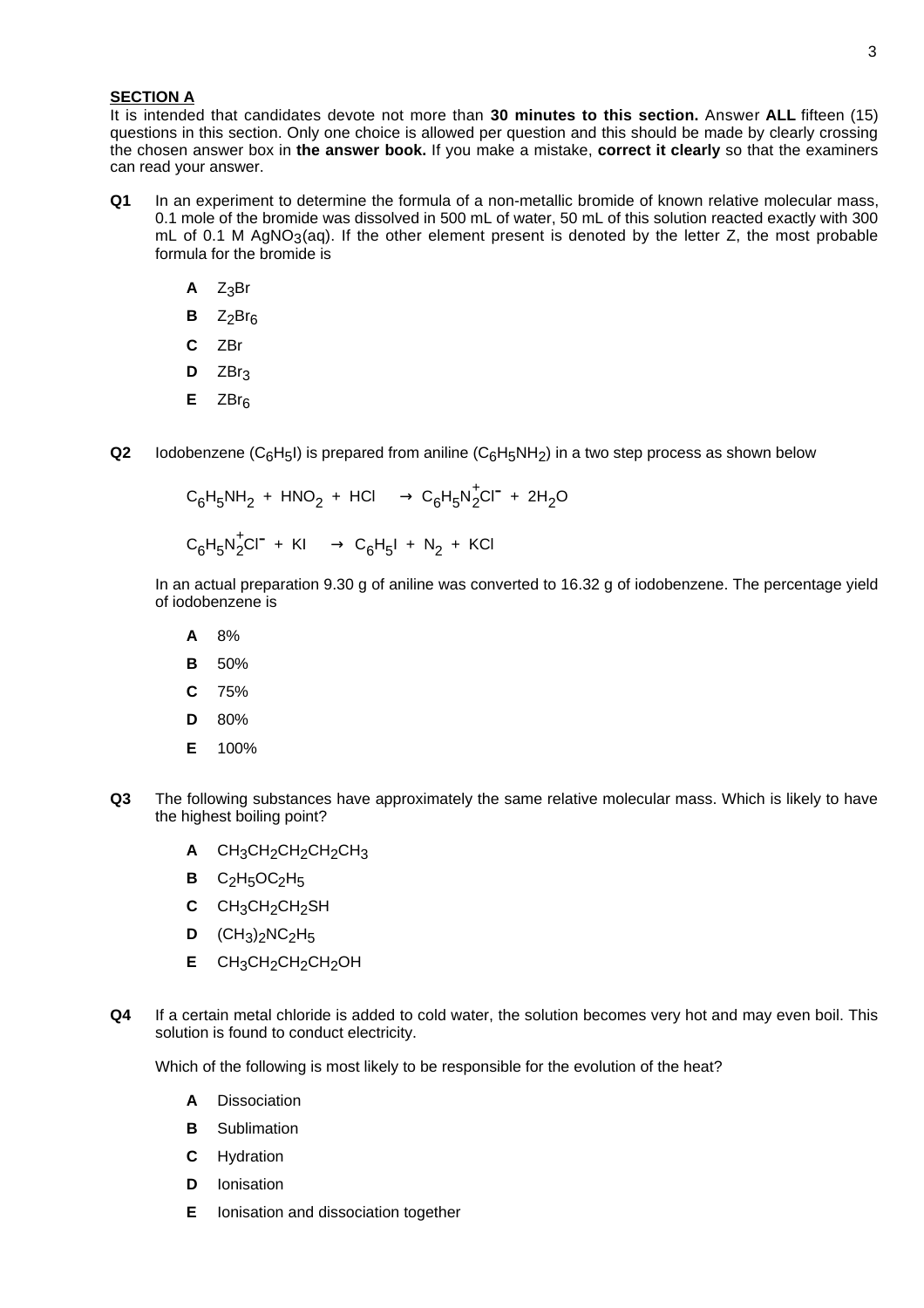**Q5** The reaction  $N_2(g) + 3H_2(g)$   $\longrightarrow$   $2NH_3(g)$  is exothermic.

Which of the following lines (A, B, C, D or E) correctly states the changes in the equilibrium yield of ammonia (NH3) when the reaction conditions are altered as indicated.

|   | An increase in<br>temperature | An increase in<br>pressure | Use of a<br>catalyst |
|---|-------------------------------|----------------------------|----------------------|
| A | more $NH3$                    | less $NH3$                 | no change            |
| в | less NH <sub>3</sub>          | more $NH3$                 | no change            |
| C | more $NH3$                    | less NH <sub>3</sub>       | more $NH3$           |
| D | less $NH3$                    | more $NH3$                 | less NH <sub>3</sub> |
| Е | more $NH3$                    | more $NH3$                 | no change            |

**Q6** If a solution which is 0.0001 M with respect to carbonate ions,  $CO_3^{2}$ , is mixed with an equal volume of a 0.0001 M solution of ions of a Group II metal, which of the following carbonates would be precipitated?

|   | Carbonates        | $K_{SD}$ (298 K)/mol <sup>2</sup> L <sup>-2</sup> |  |
|---|-------------------|---------------------------------------------------|--|
|   | MgCO <sub>3</sub> | $1.1 \times 10^{-5}$                              |  |
| 2 | CaCO <sub>3</sub> | $5.0 \times 10^{-9}$                              |  |
| 3 | SrCO <sub>3</sub> | $1.1 \times 10^{-10}$                             |  |
|   | BaCO <sub>3</sub> | $5.5 \times 10^{-10}$                             |  |

- **A** 1, 2 and 3
- **B** 3 and 4
- **C** 1 and 3
- **D** 2 and 4
- **E** 1
- **Q7** Standard electrode potentials for the gain of one electron by the ions  $Cu<sup>+</sup>(aq)$  and  $Cu<sup>2+</sup>(aq)$  are as follows:

 $Cu^{+}(aq) + e^{-} \longrightarrow Cu(s)$   $E^{\circ} = +0.52 \text{ V}$ Cu<sup>2+</sup>(aq) + e<sup>-</sup>  $\longrightarrow$  Cu<sup>+</sup>(aq)  $E^{\circ}$  = +0.16 V

The standard potential for the disproportionation,  $2Cu^{+}(aq) \longrightarrow Cu^{2+}(aq) + Cu(s)$ , would be

- **A** -0.68 V
- **B** -0.36 V
- $C +0.36 V$
- $D +0.68$  V
- **E** +0.88 V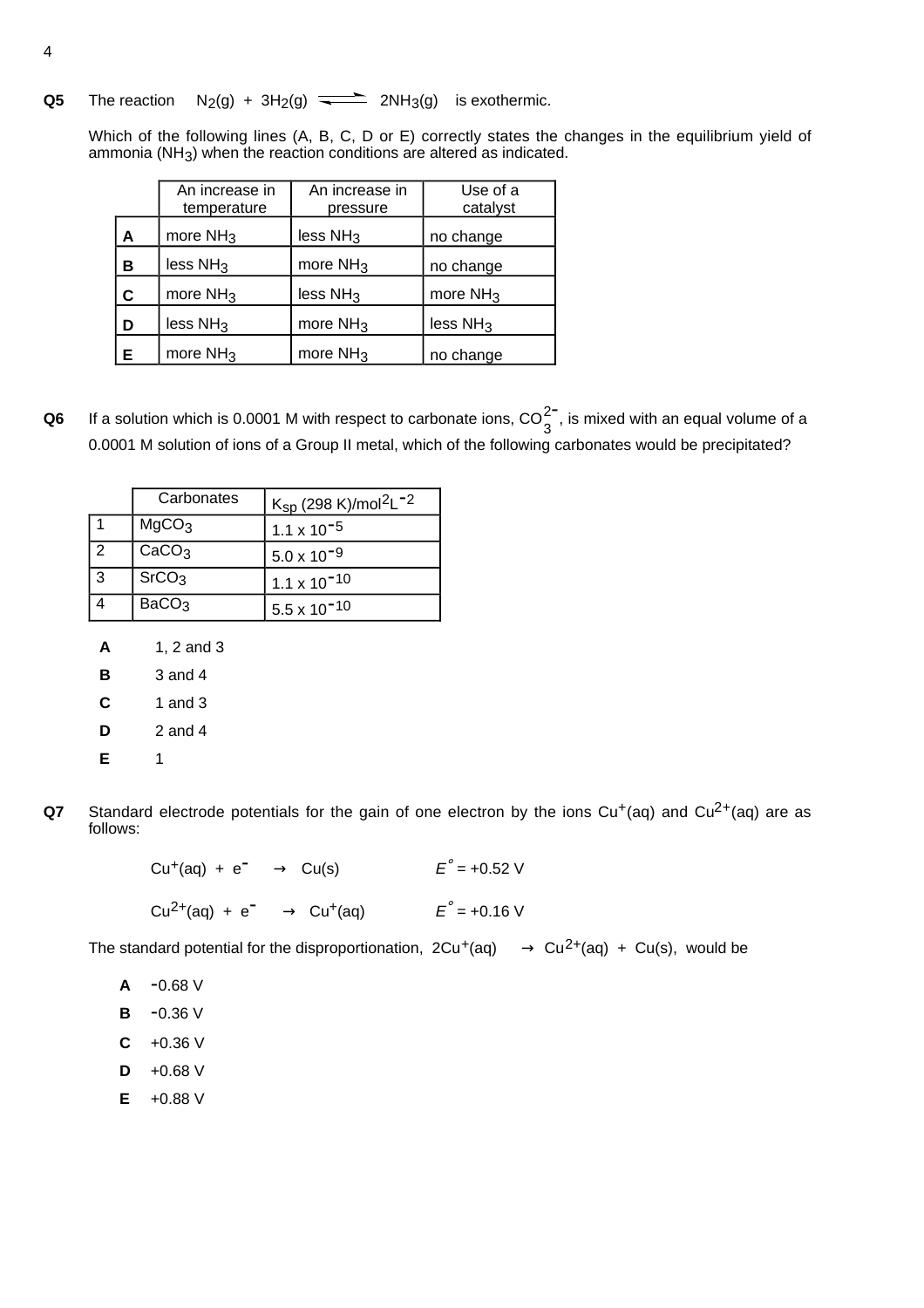- **Q8** The ground state electron configurations of the elements U, V, W, X, Y and Z (these symbols do not have any chemical significance) are as follows:
	- U  $1s^2 2s^2 2p^3$
	- $V = 1s^2 2s^2 2p^6 3s^1$
	- W  $1s^22s^22p^63s^23p^2$
	- $X$  1s<sup>2</sup>2s<sup>2</sup>2p<sup>6</sup>3s<sup>2</sup>3p<sup>6</sup>3d<sup>5</sup>4s<sup>2</sup>
	- $Y = 1s^{2}2s^{2}2p^{6}3s^{2}3p^{6}3d^{10}4s^{2}4p^{6}$

Determine which sequence of elements best fits the following statements

- **(i)** element forms a carbonate which is not decomposed by heating
- **(ii)** element is most likely to form coloured ionic compounds
- **(iii)** element is a monatomic gas

|   | (i) | ii) | Ϊij |
|---|-----|-----|-----|
| A |     | X   |     |
| В | V   |     | U   |
| C | U   |     | X   |
| D | W   | X   |     |
| E |     | X   | W   |

- **Q9** In which compound does vanadium have an oxidation number of +4?
	- $A$  NH<sub>4</sub>VO<sub>2</sub>
	- $B$  K<sub>4</sub>[V(CN)<sub>6</sub>]
	- **C** VSO4
	- **D** VOSO4
	- **E** VCl3

**Q10** The compound (CH<sub>3</sub>)<sub>2</sub>C(OH)CH<sub>2</sub>CH<sub>3</sub> is correctly named

- **A** 2-methylbutan-2-ol
- **B** 2-ethylpropan-2-ol
- **C** 4-methylbutan-3-ol
- **D** pentan-3-ol
- **E** 3-methylbutan-3-ol
- **Q11** The solubility product for mercury(II)sulfide in aqueous solution at 25°C is given in data books as 1.60 x 10<sup>-52</sup> mol<sup>2</sup> L<sup>-2</sup>. Suppose the substance exists in solution as Hg<sup>2+</sup> (aq) and S<sup>2-</sup>(aq) ions, of what order of magnitude is the number of individual Hg<sup>2+</sup>(aq) ions per L of saturated solution at  $25^{\circ}$ C?
	- **<sup>A</sup>** 10-28
	- **<sup>B</sup>** 10-26
	- $C = 10^{-2}$
	- **D** 102
	- **E** 1026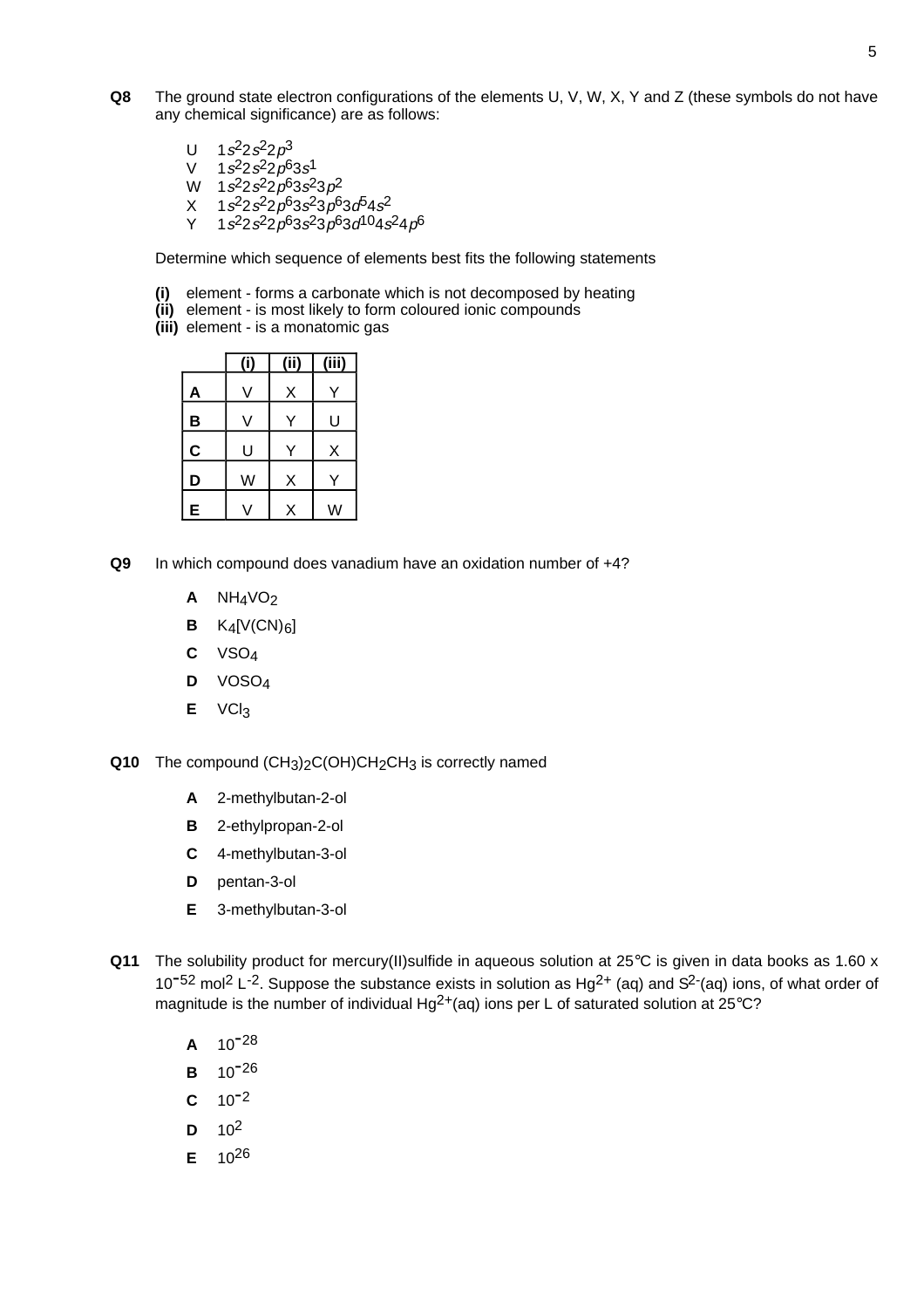

A solution of a base was added from a burette to 25 mL of acid and the pH of the mixture noted at intervals during the addition. The graph shows the changes in pH during addition of base to 25 mL of acid.

Which of the following was the acid used?

- **A** 0.1 M CH3CO2H
- **B** 1 M CH3CO2H
- **C** 0.1 M HCl
- **D** 1 M HCl
- **E** 1 M H2SO4
- **Q13** The unstable nucleus  $\frac{212}{82}$ Pb decays with β particle emission, having a half life of 10 hours. From this it follows that the
	- 1. mass number of the product is 212.
	- 2. atomic number of the product is 81.
	- 3. fraction of the original isotope remaining after 20 hours is  $\frac{1}{4}$ .
	- 4. nucleus formed is stable.
		- **A** 1, 2 and 3
		- **B** 1 and 3
		- **C** 2 and 4
		- **D** 4
		- **E** 2

**Q12**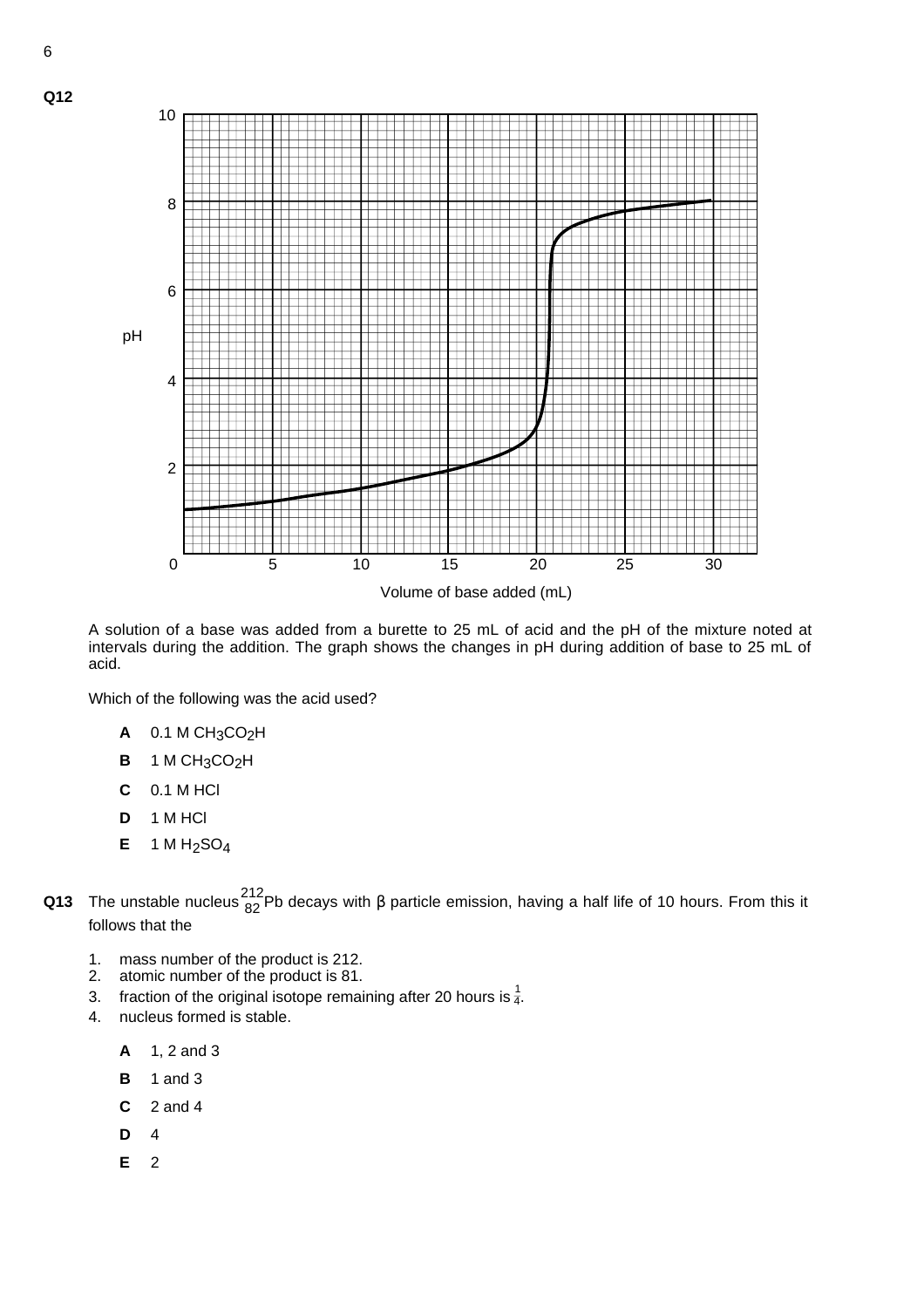#### **Q14** The enthalpy changes for two reactions are given by the equations

 $2Cr(s) + 1\frac{1}{2}O_2(g) \longrightarrow Cr_2O_3(s)$   $\Delta H = -1130 \text{ kJ}$  $C(s) + \frac{1}{2}O_2(g) \longrightarrow CO(g)$   $\Delta H = -110 \text{ kJ}$ 

What is the enthalpy change, in kJ, for the reaction  $3C(s) + Cr<sub>2</sub>O<sub>3</sub>(s) \longrightarrow 2Cr(s) + 3 CO(g)$ ?

- **A** -1460
- **B** -800
- **C** +800
- $D + 1020$
- **E** +1460
- **Q15** When a dilute, aqueous solution of potassium permanganate is run from a burette into a flask containing dilute, aqueous oxalic acid and dilute sulfuric acid, the rate of the reaction suddenly increases considerably as more potassium permanganate is added. The reason for this is that
	- **A** the manganese(II) ions produced catalyse the reaction.
	- **B** the pH of the solution in the flask increases.
	- **C** a definite minimum concentration of permanganate ions is necessary before the reaction will proceed.
	- **D** the reaction is exothermic and the heat energy liberated affects the rate.
	- **E** the sulfuric acid removes water and so causes the reaction to proceed more rapidly to completion.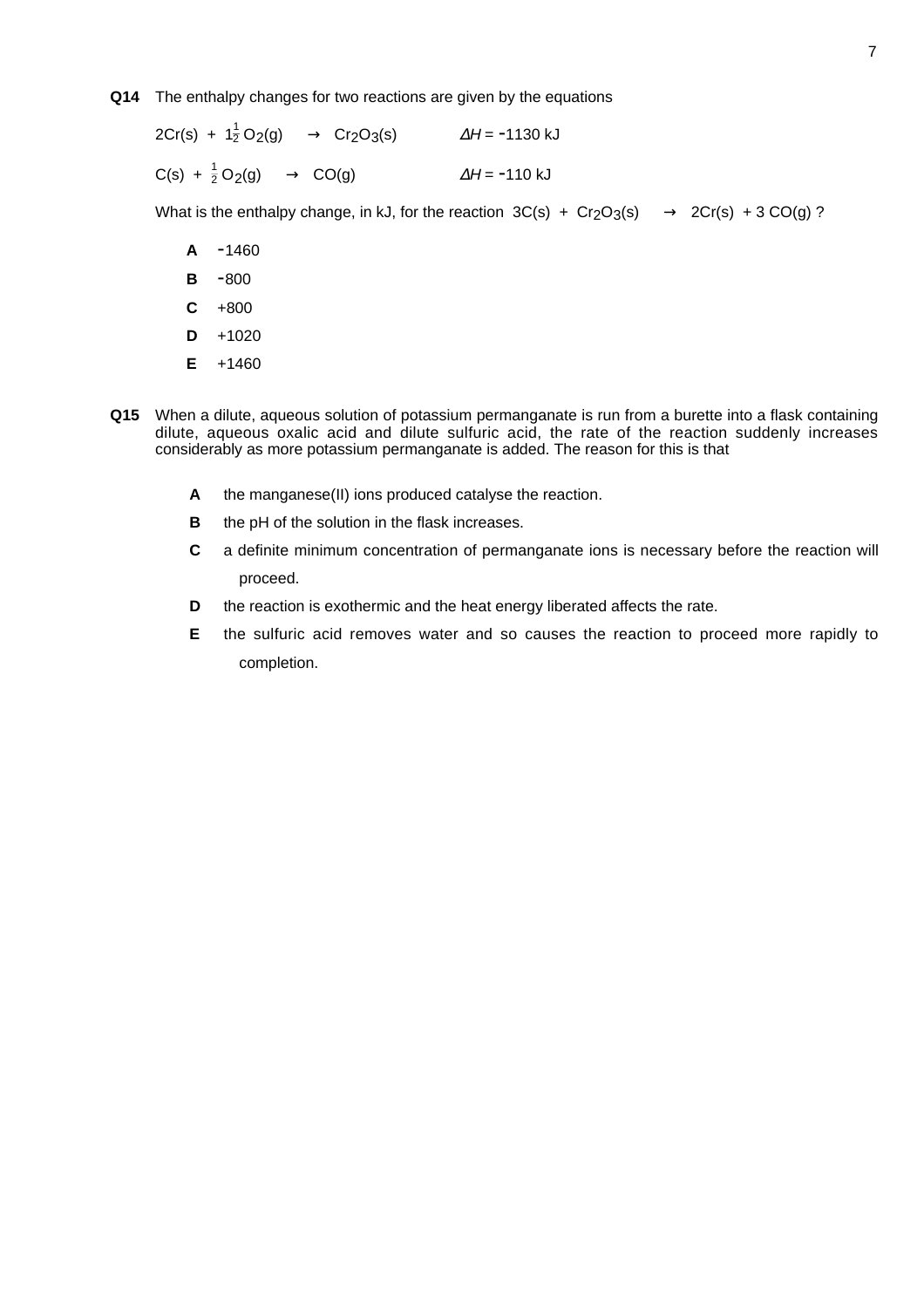### **SECTION B**

Candidates should answer **any three** (3) of the four questions in this section. Be sure that **ALL** relevant working is shown in your answers to numerical questions. You should devote 90 minutes to this section.

- **Q16** The amount of sulfur present in steel samples can be determined by conversion of the sulfur to hydrogen sulfide which is subsequently estimated by titration with iodine. In this latter process the H2S is converted to elemental sulfur and the iodine reduced to iodide ion.
	- (a) Write half equations for the oxidation of hydrogen sulfide and the reduction of iodine.
	- (b) Iodine solutions used in volumetric analysis must be standardised prior to use as iodine is volatile and the solutions decrease in concentration with storage. One way of standardising iodine solutions is by titrating against a known mass of arsenic(III)oxide. One representation of this reaction is as follows

 $As<sub>2</sub>O<sub>3</sub> + 2I<sub>2</sub> + 2H<sub>2</sub>O \implies As<sub>2</sub>O<sub>5</sub> + 4H<sup>+</sup> + 4I<sup>-</sup>$ 

In using this standardisation method it is important to add sodium hydrogen carbonate (in excess) to the solution of arsenic(III)oxide.

Can you suggest why this is so?

- (c) Using a balanced chemical equation show why the sodium hydrogen carbonate can not be replaced with sodium hydroxide.
- (d) In an analysis of sulfur a chemist standardising an iodine solution finds that 10.00 mL of iodine solution reacts with exactly 0.04945 g of As<sub>2</sub>O<sub>3</sub>.

What is the molarity of the iodine solution?

(e) Continuing the analysis the chemist finds that the H<sub>2</sub>S liberated from a 5.00 g sample of steel requires 1.90 mL of the iodine solution to reach an end point in the titration.

What is the percentage of sulfur in the steel sample?

- (f) Can you suggest how the accuracy of this experiment might be improved?
- **Q17** Modern Organic chemists make extensive use of spectroscopy in determining molecular structures. In particular ultraviolet (UV) and infra-red (IR) spectroscopy can tell the chemist about functional groups present in a molecule. The following example shows how spectroscopy can combine with chemistry to solve a structural problem. However before proceeding further you should be aware that **additional information** is available at the end of the problem.
	- (a) The bark of the southern prickly ash contains an insecticidal substance neoherculin, which is shown by combustion analysis to contain C 77.73%, H 10.12%, N 5.66% and to have a relative molecular mass of 247.

What is the molecular formula of neoherculin?

(b) Neoherculin reacts with hydrogen in the presence of a platinum catalyst to afford an octahydro derivative which is shown by infra-red spectroscopy to contain a secondary amide. Hydrolysis of octahydroneoherculin affords, n-dodecanoic acid and 2-methylpropylamine **(i).**

$$
H_3C \longrightarrow CH - CH_2 - NH_2
$$
  
\n
$$
CH_3
$$
\n(i)

What is the structure of octahydroneoherculin?

- (c) What is the minimum number of carbon-carbon double bonds that neoherculin can contain?
- (d) Careful examination of the ultraviolet spectrum of neoherculin suggests the presence of a conjugated triene. Whilst the infra-red spectrum suggests the presence of an amide carbonyl group conjugated with one double bond.

From this data give three possible structural formulae for neoherculin.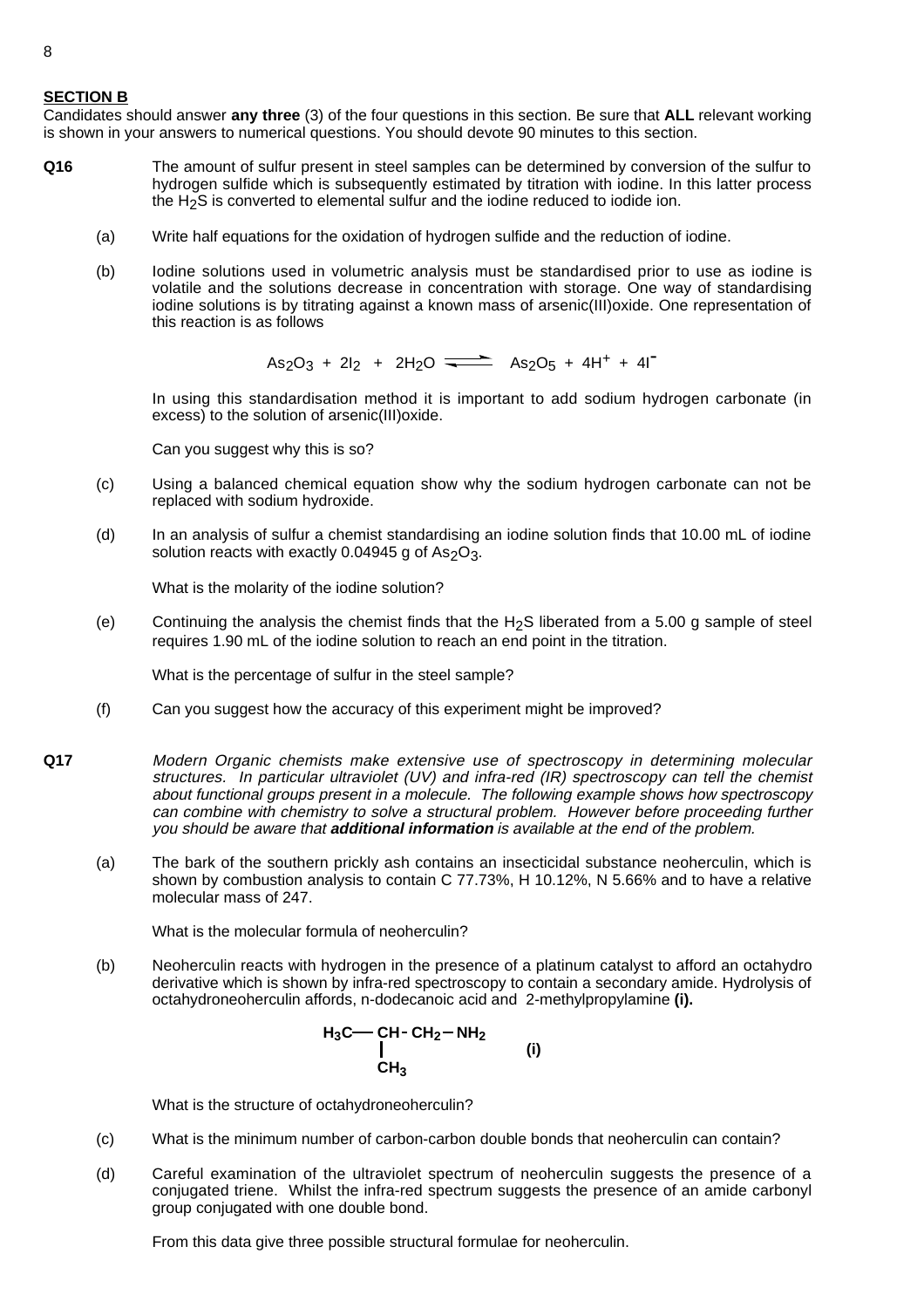(e) The choice of a unique structure for neoherculin can be made from the observation that ethanal (acetaldehyde) is formed as one of the products from the cleavage of neoherculin with ozone followed by a reduction.

What is the structure of neoherculin, (ignore *cis/trans* isomerism)?

- (f) How many possible isomers of this structure exist if one considers the possibility of *cis/trans* isomerism?
- (g) Draw the structure of the all *trans* isomer being careful to show the correct disposition of groups about the carbon-carbon double bonds, remembering the bond angle is 120° for bonds joined directly to the double bond.

#### **Additional information**:

(i) A conjugated system is one made up of alternating single and multiple bonds. For example 1,3-butadiene **(ii)** is referred to as a conjugated diene and propenoic acid **(iii)** is an example of a conjugated carboxylic acid.

$$
H_2C = CH - CH = CH_2
$$
  
\n(ii)  
\n
$$
H_2C = CH - C - OH
$$
  
\n
$$
H_2C = CH - C - OH
$$
  
\n
$$
H_2C = CH - C - OH
$$
  
\n
$$
H_2C = CH - C - OH
$$
  
\n
$$
U = U
$$

(ii) Amides have the general structure, (iv), and when one of the groups  $R_1$  or  $R_2$  is hydrogen the amide is referred to as a secondary amide. Amides can be hydrolysed, usually with acid, to afford the related carboxylic acid and amine. This process is similar to the hydrolysis of esters.



- (iii) The term octahydro-derivative implies the additional presence of eight (8) atoms of hydrogen per molecule in comparison with the parent molecule.
- **Q18** Shown below are the first three rows of the periodic table:





(a) The elements 3-18 are arranged in groups labelled I-VIII. The significance of the group number is that it gives the number of **valence** electrons the element has available to participate in bond formation in molecules. Thus, boron has 3 valence electrons and phosphorus has 5 valence electrons.

How many valence electrons do each of the following species have?

- (i) C
- (ii) S
- (iii)  $Mg^{2+}$
- $(iv)$   $Cl<sup>-</sup>$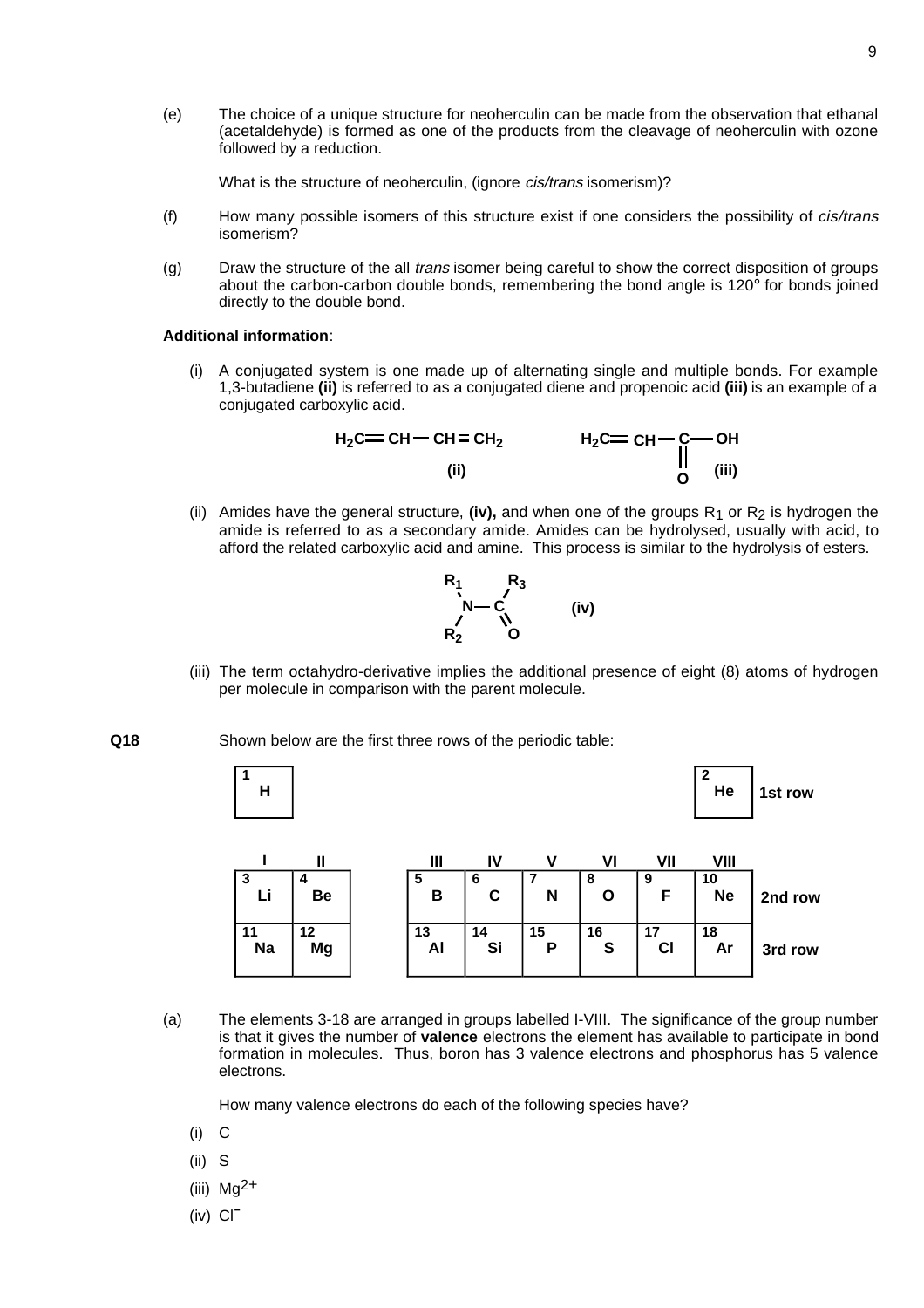- (b) The arrangement of valence electrons in atoms in molecules can be represented using **Lewis** structures, a dot being used to represent each valence electron. Lewis structures of molecules are constructed by using the following basic rules:
	- (1) Sum the valence electrons from **all** the atoms.
	- (2) Use a pair of electrons to form a bond between each pair of bound atoms.
	- (3) Arrange the remaining electrons such that each atom achieves a **noble gas configuration** of valence electrons as, in general, the most stable compounds are those in which the atoms have such a configuration.

Some representative examples of Lewis structures of molecules are shown below:

| Molecule                                                          | Total number of<br>valence electrons | Lewis structure                   |  |
|-------------------------------------------------------------------|--------------------------------------|-----------------------------------|--|
| H <sub>2</sub>                                                    | 2                                    | $H: H_{or} H \longrightarrow H$   |  |
| He                                                                | 2                                    | He:                               |  |
| F2                                                                | 14                                   | :F : F:                           |  |
| H <sub>2</sub> O                                                  | 8                                    |                                   |  |
| CO <sub>2</sub>                                                   | 16                                   | $\dot{o}$ = $\dot{c}$ = $\dot{c}$ |  |
| A line is normally used to represent a bonding pair of electrons. |                                      |                                   |  |

Note that the H atoms in H<sub>2</sub> 'share' the bonding pair of electrons and hence both atoms have access to two valence electrons, the noble gas configuration of helium. The F atoms in  $F_2$  have access to eight valence electrons, the noble gas configuration of valence electrons for neon. Second and third row elements, in general, have access to eight valence electrons in molecules and are said to obey the **octet rule**.

Write Lewis structures for each of the following species:

- $(i)$  Br<sub>2</sub>
- (ii)  $H_2$
- (ii) CCl4
- (iv) CN-
- (c) Third row elements in molecules sometimes exceed the octet rule as shown below:

| Molecule         | Total number of<br>valence electrons | Lewis structure                               |
|------------------|--------------------------------------|-----------------------------------------------|
| PCI <sub>5</sub> | 40                                   | $:$ Cl:<br>CI :<br>:CI<br>D<br>: ا<br>$:$ Cl: |
| SF <sub>6</sub>  | 48                                   | $:\dot{\mathsf{F}}$ :<br>S<br>:F :            |
| З                | 22                                   |                                               |

Note that when it is necessary to exceed the octet rule the extra electrons are placed on the central atom.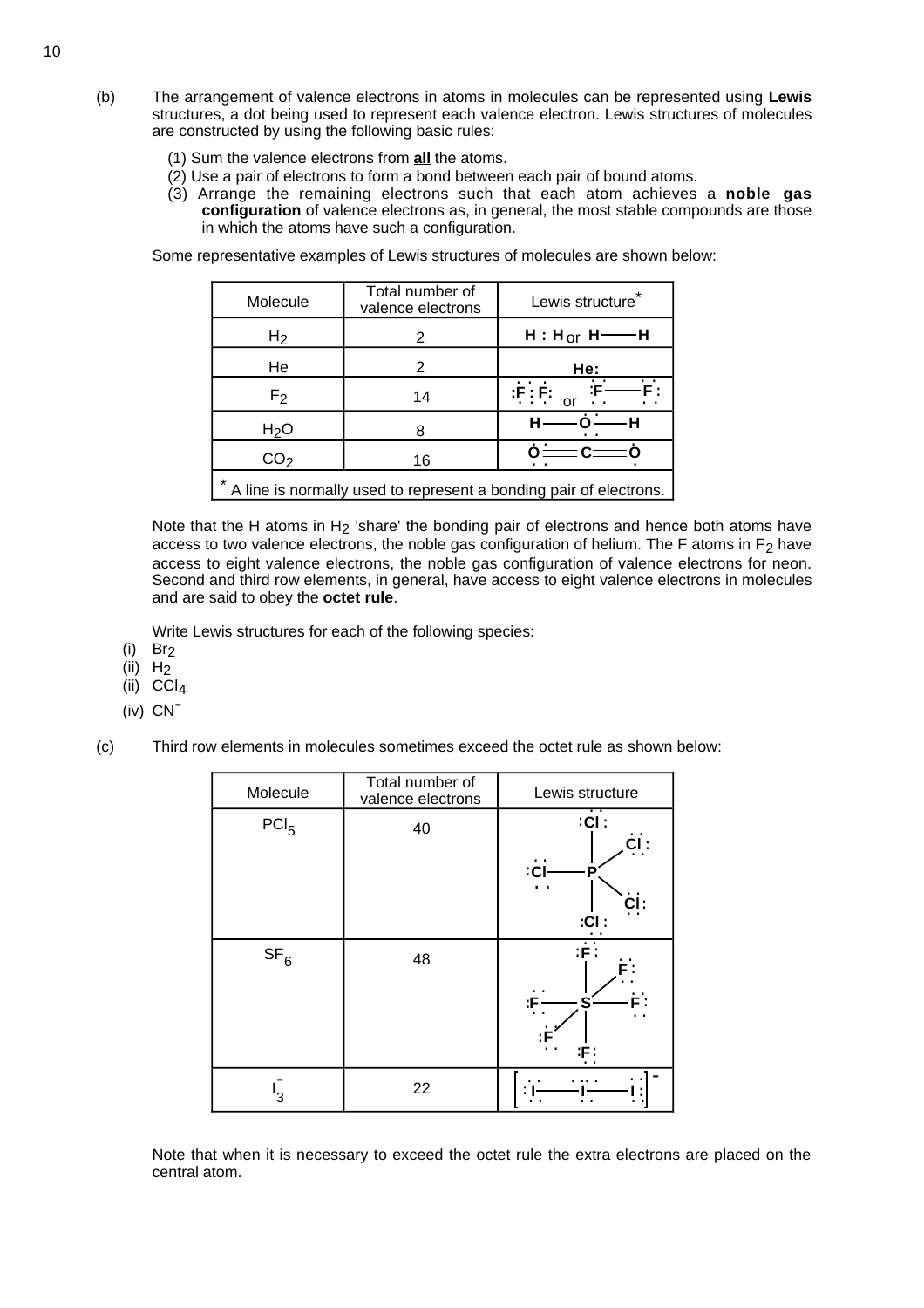Write Lewis structures for each of the following species:

- $(i)$  SF<sub>2</sub>
- (ii)  $\operatorname{Br}^-_3$
- (iii)  $BrF<sub>3</sub>$
- (iv)  $SF<sub>4</sub>$
- (d) Sometimes more than one valid Lewis structure can be drawn for a molecule, these are known as **resonance** structures. For example, sulfur trioxide has three resonance structures:



Write Lewis structures (including resonance structures) for each of the following species:

- (i)  $SO<sub>2</sub>$
- (ii)  $NO_3^-$
- (iii)  $O_3$

**Q19** The expansion of a balloon as it is heated is easy to visualise for we have first-hand experience of life in three dimensions. Changes in the three states of matter are explained to us in terms of how a particular state will fill a given volume. Consider now the loss of a dimension; a world where changes in state occur on a surface! This interesting notion celebrates an important centennial this year for in 1891 Fräulein Agnes Pockels demonstrated how such a world might be observed.

> Many of the chemicals she studied were of a class that we now call surfactants (surface active agents). These molecules have two parts; one soluble in water only, the other part being soluble in oil only. The result is that the molecules are held right on the surface where oil and water meet. Soaps are the best known example of surfactants, see **(1)**



If a small amount of a surfactant is placed on the surface of water it will spread to occupy the available area. The water soluble part will face the water and the oil soluble 'tail' will point into the air. Fräulein Pockels found that a surfactant film could be compressed by reducing the available area with a moveable barrier, see side view **(2)**.